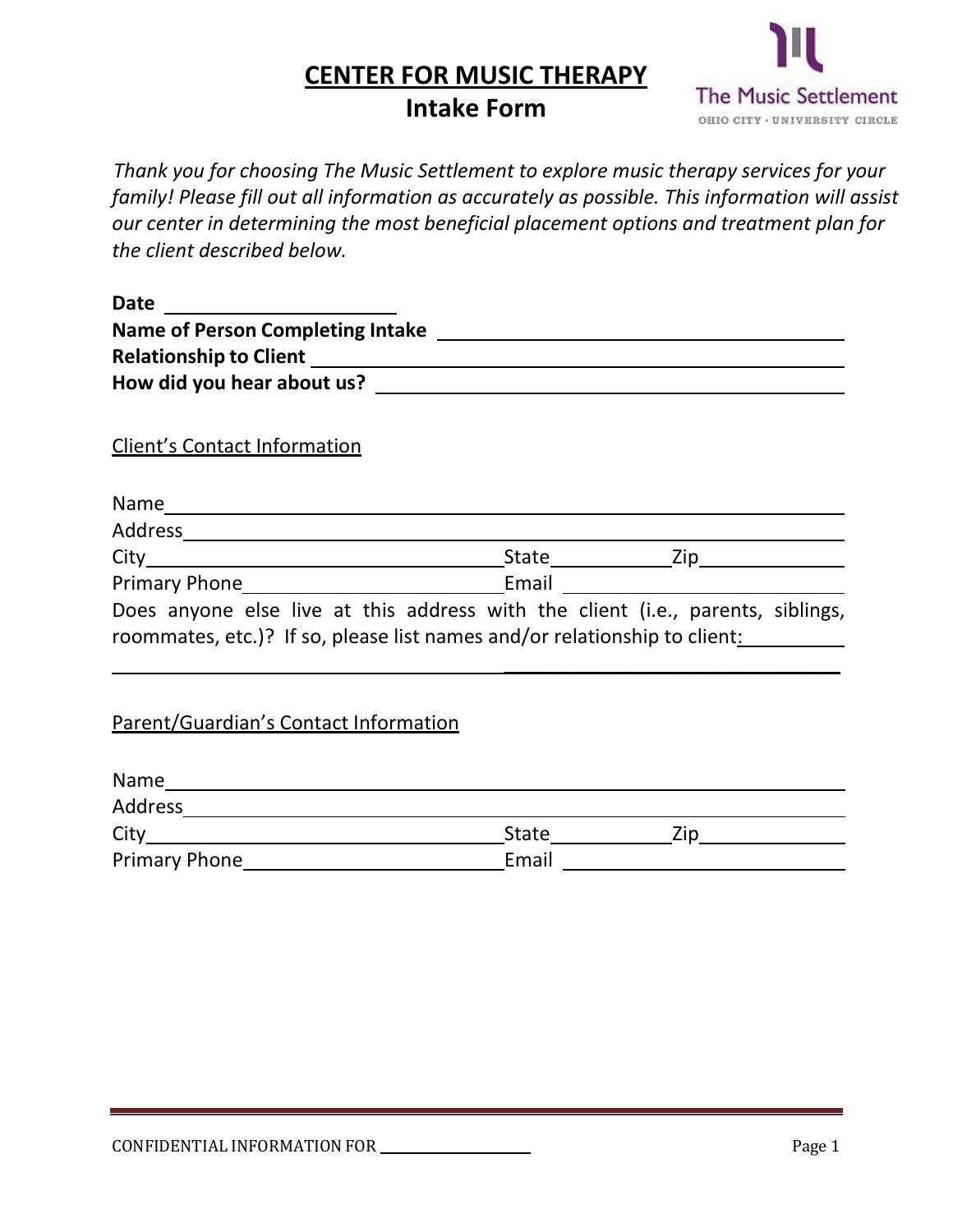**CENTER FOR MUSIC THERAPY**

## **Intake Form**



| <b>Client's Personal Information</b>                                                                                                                                                                                           |                                   |     |
|--------------------------------------------------------------------------------------------------------------------------------------------------------------------------------------------------------------------------------|-----------------------------------|-----|
|                                                                                                                                                                                                                                |                                   |     |
| Please list the client's diagnosis and/or presenting problem(s):                                                                                                                                                               |                                   |     |
| Please list any current medications:                                                                                                                                                                                           |                                   |     |
| Please list any current allergies:                                                                                                                                                                                             |                                   |     |
| Please list any other medical concerns that we should be aware of (i.e., seizures):                                                                                                                                            |                                   |     |
| Are there any safety precautions that should be taken with the client for their<br>safety and/or the therapists' safety? If so, please explain:                                                                                |                                   |     |
| Has the client ever displayed aggression towards people? Yes                                                                                                                                                                   |                                   | Nol |
| Does the client attend school and/or work? If so, please list the school/facility                                                                                                                                              |                                   |     |
| Does this client have a house and/or case manager other than the guardian listed<br>above? If so, please share their contact information:<br>Primary Phone___________________________________Email:___________________________ |                                   |     |
| Does the client currently participate in any other therapies? Check all that apply:<br>Occupational Therapy    <br>Counseling     Other                                                                                        | Speech Therapy   Physical Therapy |     |
| Has the client ever been in music therapy before? If so, where and how long?                                                                                                                                                   |                                   |     |
| *We will not contact previous music therapists nor current therapy providers unless granted specific<br>permission by client's quardian via release of information authorization form.*                                        |                                   |     |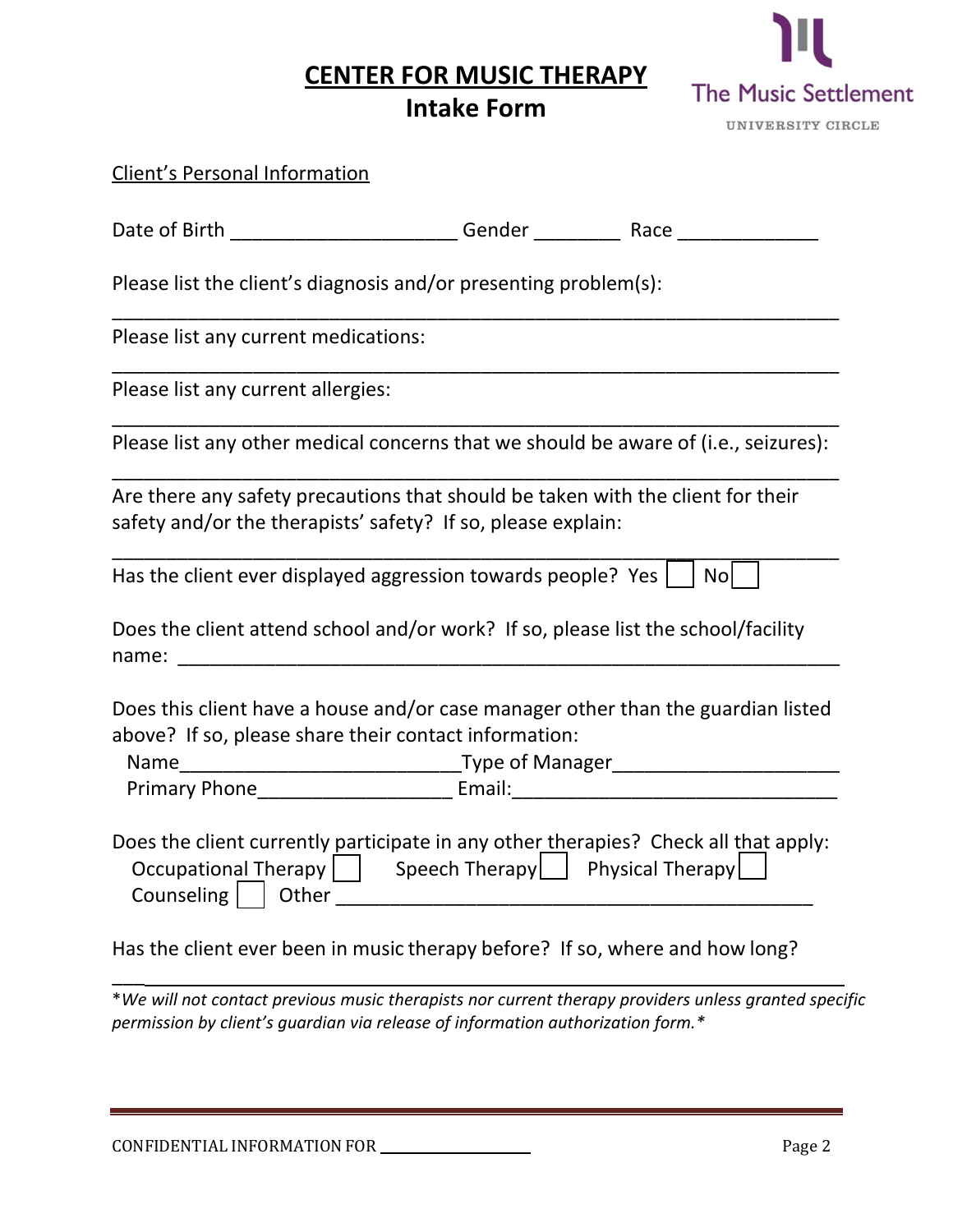#### **CENTER FOR MUSIC THERAPY**



### **Intake Form**

\_\_\_\_\_\_\_\_\_\_\_\_\_\_\_\_\_\_\_\_\_\_\_\_\_\_\_\_\_\_\_\_\_\_\_\_\_\_\_\_\_\_\_\_\_\_\_\_\_\_\_\_\_\_\_\_\_\_\_\_\_\_\_\_\_\_\_

\_\_\_\_\_\_\_\_\_\_\_\_\_\_\_\_\_\_\_\_\_\_\_\_\_\_\_\_\_\_\_\_\_\_\_\_\_\_\_\_\_\_\_\_\_\_\_\_\_\_\_\_\_\_\_\_\_\_\_\_\_\_\_\_\_\_\_\_\_\_\_\_\_

\_\_\_\_\_\_\_\_\_\_\_\_\_\_\_\_\_\_\_\_\_\_\_\_\_\_\_\_\_\_\_\_\_\_\_\_\_\_\_\_\_\_\_\_\_\_\_\_\_\_\_\_\_\_\_\_\_\_\_\_\_\_\_\_\_\_\_\_\_\_\_\_\_ \_\_\_\_\_\_\_\_\_\_\_\_\_\_\_\_\_\_\_\_\_\_\_\_\_\_\_\_\_\_\_\_\_\_\_\_\_\_\_\_\_\_\_\_\_\_\_\_\_\_\_\_\_\_\_\_\_\_\_\_\_\_\_\_\_\_\_\_\_\_\_\_\_

Client's Personal Information (*continued*)

What is the client's favorite type(s) of music? Please list/explain:

Are there any specific instruments in which the client is particularly interested? Please list/explain:

Is there anything else you feel is important to know about this client? Please share here:

#### *Music Therapy at The Music Settlement*

Our individual music therapy services take place on-site at the TMS University Circle and Ohio City campus locations. Off-site individual sessions will only be considered in special circumstances, and you must notate this "special request" on the form space below.

\_\_\_\_\_\_\_\_\_\_\_\_\_\_\_\_\_\_\_\_\_\_\_\_\_\_\_\_\_\_\_\_\_\_\_\_\_\_\_\_\_\_\_\_\_\_\_\_\_\_\_\_\_\_\_\_\_\_\_\_\_\_\_\_\_\_\_\_\_\_\_\_\_ \_\_\_\_\_\_\_\_\_\_\_\_\_\_\_\_\_\_\_\_\_\_\_\_\_\_\_\_\_\_\_\_\_\_\_\_\_\_\_\_\_\_\_\_\_\_\_\_\_\_\_\_\_\_\_\_\_\_\_\_\_\_\_\_\_\_\_\_\_\_\_\_\_

What type of music therapy session are you interested in: (Check all boxes that apply)

- $\Box$  Individual
- $\Box$  Group
- $\Box$  Full Year (46 weeks)
- $\Box$  Summer (June-August)

What are the best days/times the client is available to be scheduled for sessions? Please list here:

\_\_\_\_\_\_\_\_\_\_\_\_\_\_\_\_\_\_\_\_\_\_\_\_\_\_\_\_\_\_\_\_\_\_\_\_\_\_\_\_\_\_\_\_\_\_\_\_\_\_\_\_\_\_\_\_\_\_\_\_\_\_\_\_\_\_\_\_\_\_\_\_\_ \_\_\_\_\_\_\_\_\_\_\_\_\_\_\_\_\_\_\_\_\_\_\_\_\_\_\_\_\_\_\_\_\_\_\_\_\_\_\_\_\_\_\_\_\_\_\_\_\_\_\_\_\_\_\_\_\_\_\_\_\_\_\_\_\_\_\_\_\_\_\_\_\_ \_\_\_\_\_\_\_\_\_\_\_\_\_\_\_\_\_\_\_\_\_\_\_\_\_\_\_\_\_\_\_\_\_\_\_\_\_\_\_\_\_\_\_\_\_\_\_\_\_\_\_\_\_\_\_\_\_\_\_\_\_\_\_\_\_\_\_\_\_\_\_\_\_